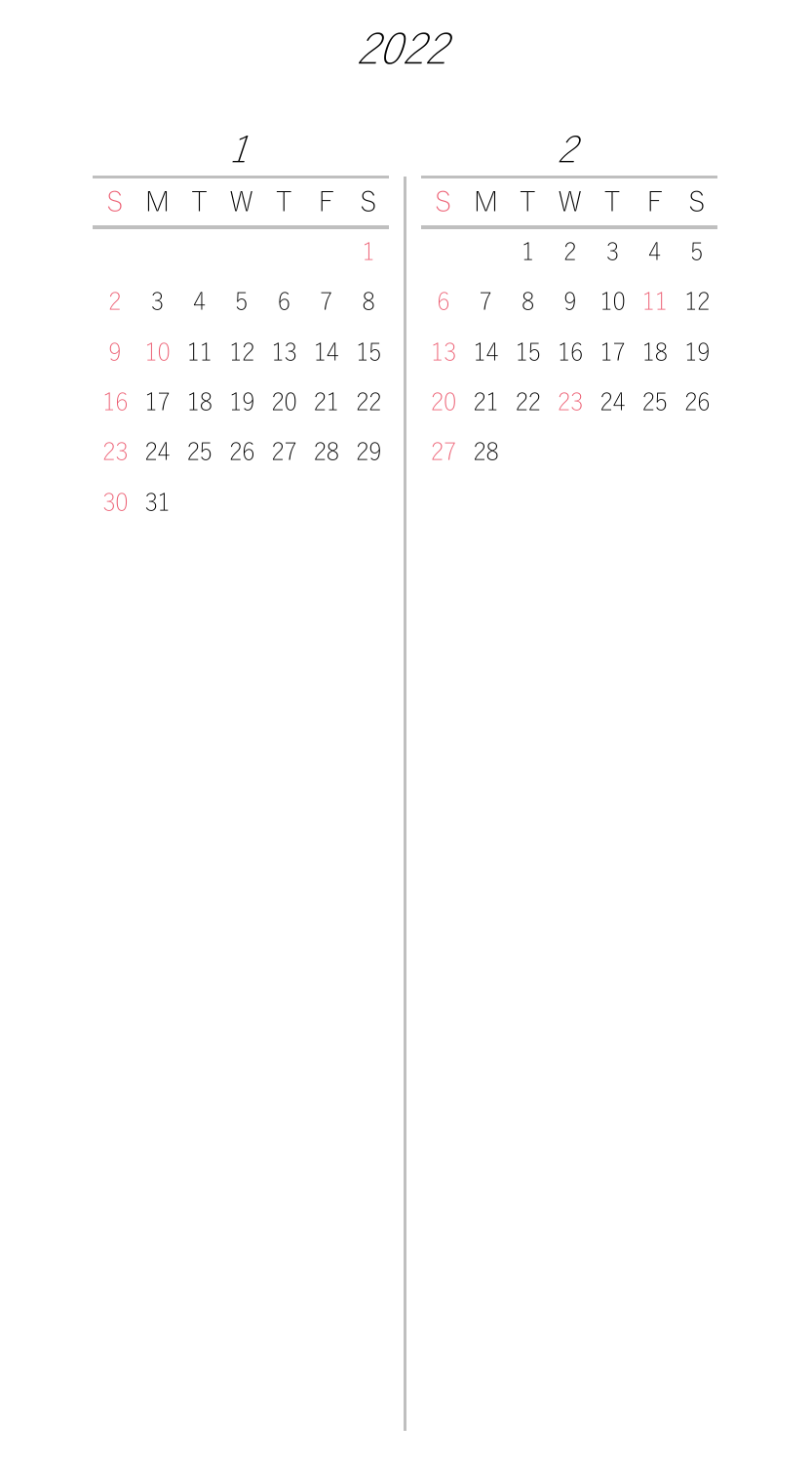| I<br>I<br>I<br>I | ٠<br>٧<br>I |
|------------------|-------------|
|                  |             |
| ¢                |             |

 $\sim$  4

|                |  |  |                     | S M T W T F S   S M T W T F S |                      |  |  |                      |             |
|----------------|--|--|---------------------|-------------------------------|----------------------|--|--|----------------------|-------------|
|                |  |  | $1 \t2 \t3 \t4 \t5$ |                               |                      |  |  |                      | $1 \quad 2$ |
|                |  |  |                     | 6 7 8 9 10 11 12              | 3 4 5 6 7 8 9        |  |  |                      |             |
|                |  |  |                     | 13 14 15 16 17 18 19          | 10 11 12 13 14 15 16 |  |  |                      |             |
|                |  |  |                     | 20 21 22 23 24 25 26          | 17 18 19 20 21 22 23 |  |  |                      |             |
| 27 28 29 30 31 |  |  |                     |                               |                      |  |  | 24 25 26 27 28 29 30 |             |

| SMTWTFS              |                     |  |  |  |  | SMTWTFS              |                      |
|----------------------|---------------------|--|--|--|--|----------------------|----------------------|
|                      | $1 \t2 \t3 \t4 \t5$ |  |  |  |  | $1 \quad 2$          |                      |
| 6 7 8 9 10 11 12     |                     |  |  |  |  | 3 4 5 6 7 8 9        |                      |
| 13 14 15 16 17 18 19 |                     |  |  |  |  | 10 11 12 13 14 15 16 |                      |
| 20 21 22 23 24 25 26 |                     |  |  |  |  | 17 18 19 20 21 22 23 |                      |
| 27 28 29 30 31       |                     |  |  |  |  |                      | 24 25 26 27 28 29 30 |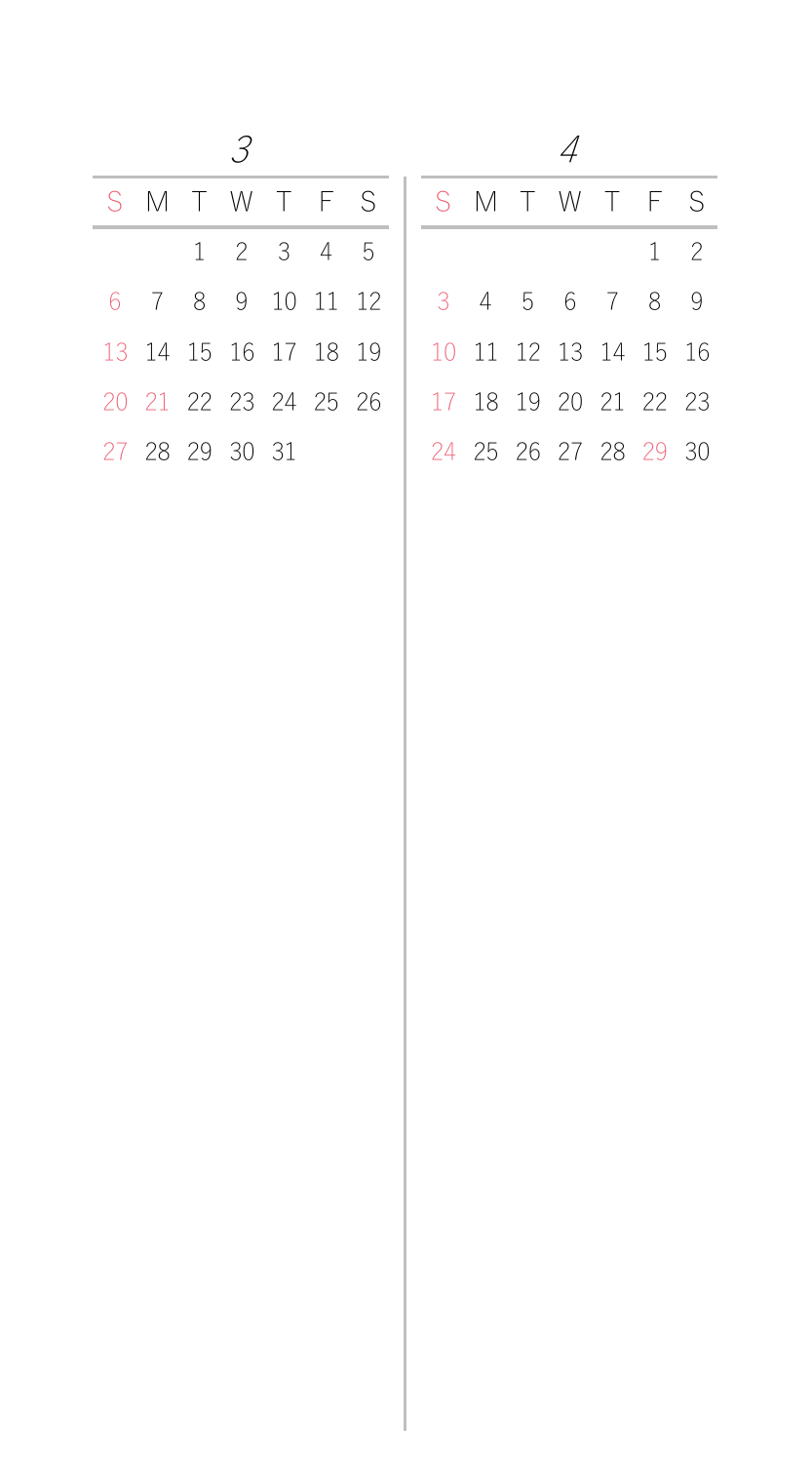| 6 |  |
|---|--|
|   |  |
|   |  |

|                             |  |  | S M T W T F S S M T W T F S                 |  |  |                      |  |  |
|-----------------------------|--|--|---------------------------------------------|--|--|----------------------|--|--|
| $1 \t2 \t3 \t4 \t5 \t6 \t7$ |  |  |                                             |  |  | $1 \t2 \t3 \t4$      |  |  |
|                             |  |  | 8 9 10 11 12 13 14   5 6 7 8 9 10 11        |  |  |                      |  |  |
|                             |  |  | 15 16 17 18 19 20 21   12 13 14 15 16 17 18 |  |  |                      |  |  |
|                             |  |  | 22 23 24 25 26 27 28                        |  |  | 19 20 21 22 23 24 25 |  |  |
| 29 30 31                    |  |  |                                             |  |  | 26 27 28 29 30       |  |  |

|          | S M T W T F S               |  |  | SMTWTFS              |  |                 |  |
|----------|-----------------------------|--|--|----------------------|--|-----------------|--|
|          | $1 \t2 \t3 \t4 \t5 \t6 \t7$ |  |  |                      |  | $1 \t2 \t3 \t4$ |  |
|          | 8 9 10 11 12 13 14          |  |  | 5 6 7 8 9 10 11      |  |                 |  |
|          | 15 16 17 18 19 20 21        |  |  | 12 13 14 15 16 17 18 |  |                 |  |
|          | 22 23 24 25 26 27 28        |  |  | 19 20 21 22 23 24 25 |  |                 |  |
| 29 30 31 |                             |  |  | 26 27 28 29 30       |  |                 |  |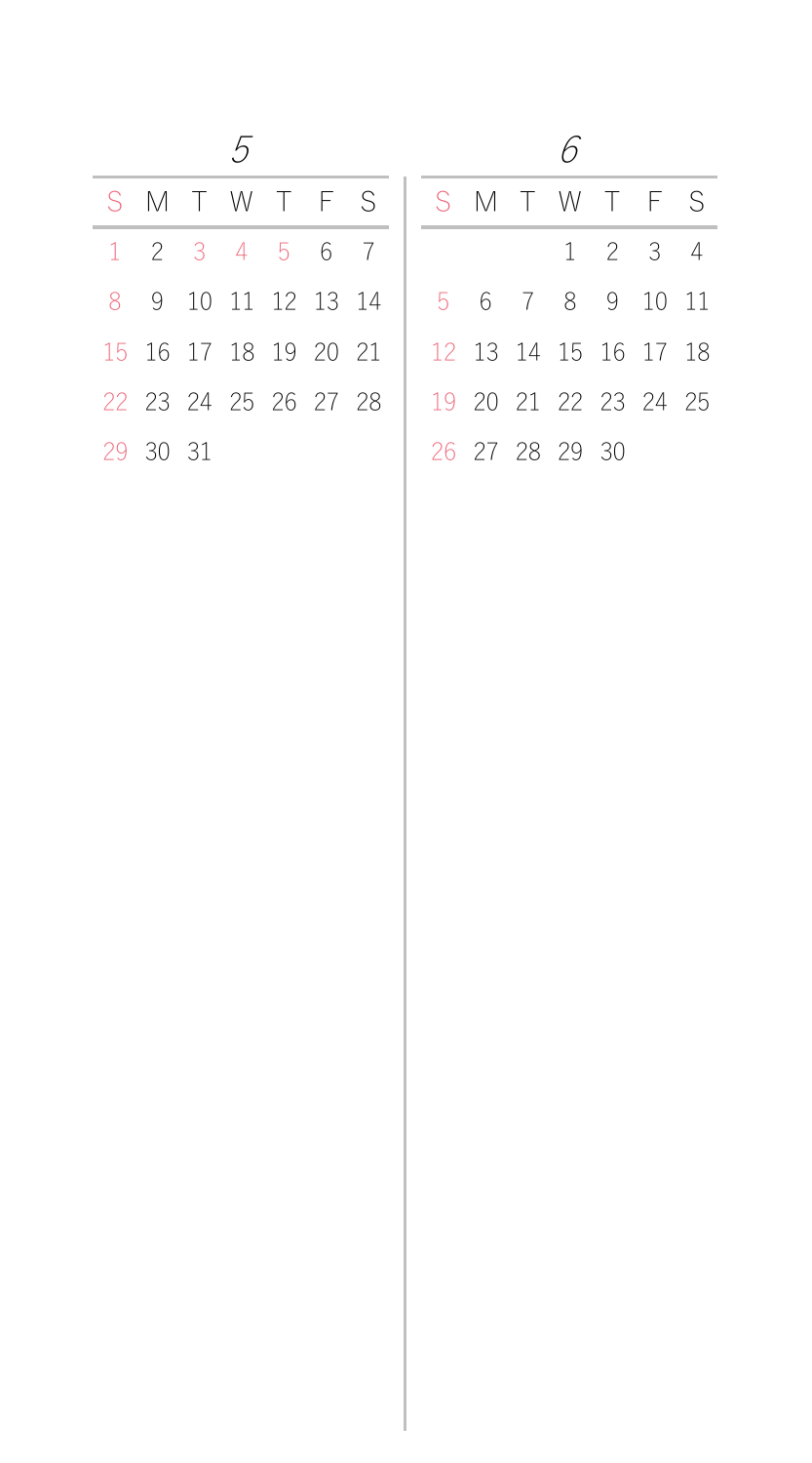8

|    |  |  | S M T W T F S S M T W T F S                 |  |  |  |                   |  |
|----|--|--|---------------------------------------------|--|--|--|-------------------|--|
|    |  |  | $1 \quad 2$                                 |  |  |  | 1 2 3 4 5 6       |  |
|    |  |  | 3 4 5 6 7 8 9                               |  |  |  | 7 8 9 10 11 12 13 |  |
|    |  |  | 10 11 12 13 14 15 16   14 15 16 17 18 19 20 |  |  |  |                   |  |
|    |  |  | 17 18 19 20 21 22 23   21 22 23 24 25 26 27 |  |  |  |                   |  |
|    |  |  | 24 25 26 27 28 29 30   28 29 30 31          |  |  |  |                   |  |
| 31 |  |  |                                             |  |  |  |                   |  |

|  |                      |  | S M T W T F S        |  |             |  | SMTWTFS              |  |
|--|----------------------|--|----------------------|--|-------------|--|----------------------|--|
|  |                      |  | $1 \quad 2$          |  |             |  | 1 2 3 4 5 6          |  |
|  | 3 4 5 6 7 8 9        |  |                      |  |             |  | 7 8 9 10 11 12 13    |  |
|  |                      |  | 10 11 12 13 14 15 16 |  |             |  | 14 15 16 17 18 19 20 |  |
|  | 17 18 19 20 21 22 23 |  |                      |  |             |  | 21 22 23 24 25 26 27 |  |
|  |                      |  | 24 25 26 27 28 29 30 |  | 28 29 30 31 |  |                      |  |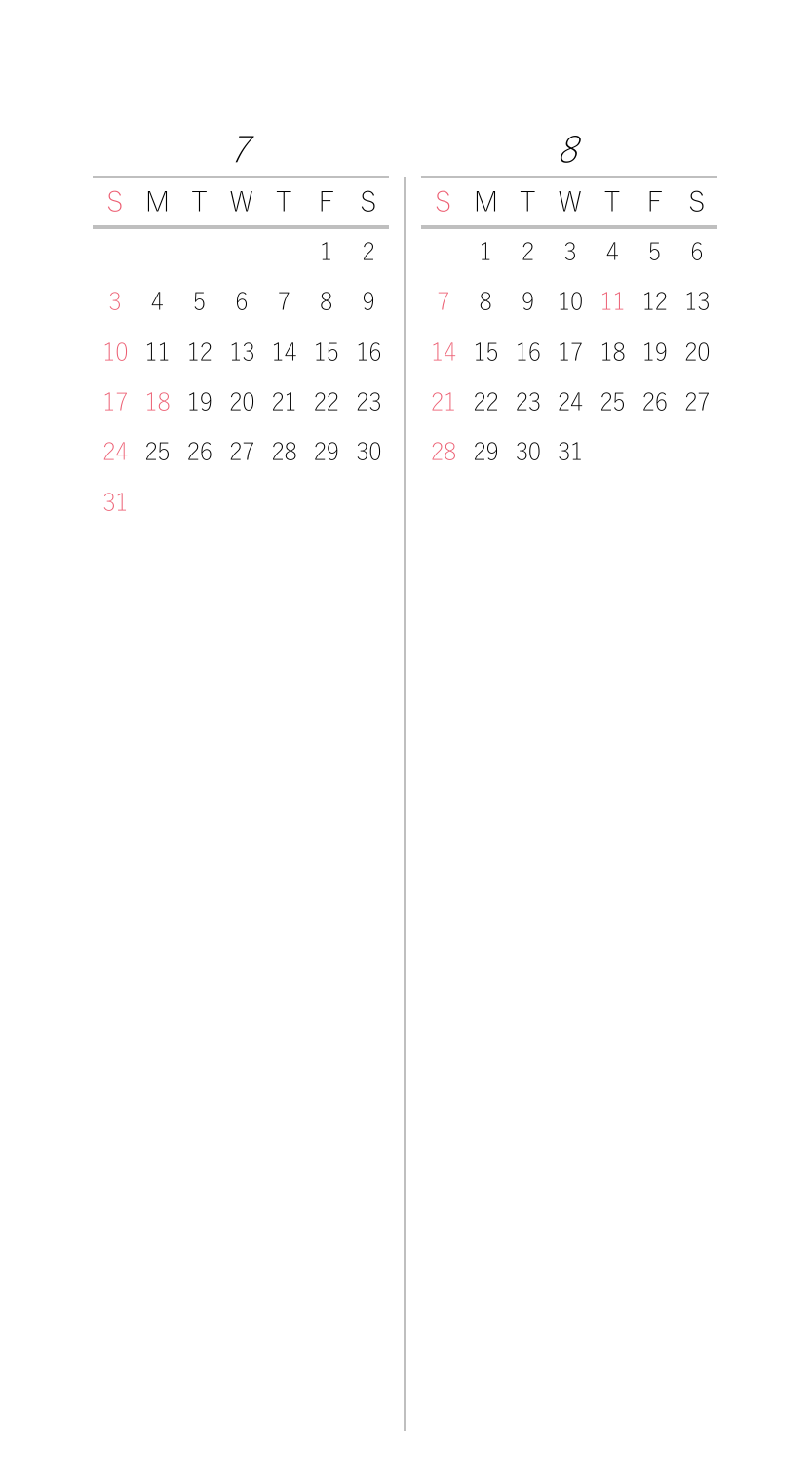|  | 10 |
|--|----|
|--|----|

|  |                      |  |             | SMTWTFS |  |  |  | SMTWTFS              |  |
|--|----------------------|--|-------------|---------|--|--|--|----------------------|--|
|  |                      |  | $1 \t2 \t3$ |         |  |  |  |                      |  |
|  | 4 5 6 7 8 9 10       |  |             |         |  |  |  | 2 3 4 5 6 7 8        |  |
|  | 11 12 13 14 15 16 17 |  |             |         |  |  |  | 9 10 11 12 13 14 15  |  |
|  | 18 19 20 21 22 23 24 |  |             |         |  |  |  | 16 17 18 19 20 21 22 |  |
|  | 25 26 27 28 29 30    |  |             |         |  |  |  | 23 24 25 26 27 28 29 |  |
|  |                      |  |             |         |  |  |  |                      |  |

| T F S       |  |       |  |  | SMTWTFS              |  |
|-------------|--|-------|--|--|----------------------|--|
| $1 \t2 \t3$ |  |       |  |  |                      |  |
| 8 9 10      |  |       |  |  | 2 3 4 5 6 7 8        |  |
| 15 16 17    |  |       |  |  | 9 10 11 12 13 14 15  |  |
| 22 23 24    |  |       |  |  | 16 17 18 19 20 21 22 |  |
| 29 30       |  |       |  |  | 23 24 25 26 27 28 29 |  |
|             |  | 30 31 |  |  |                      |  |